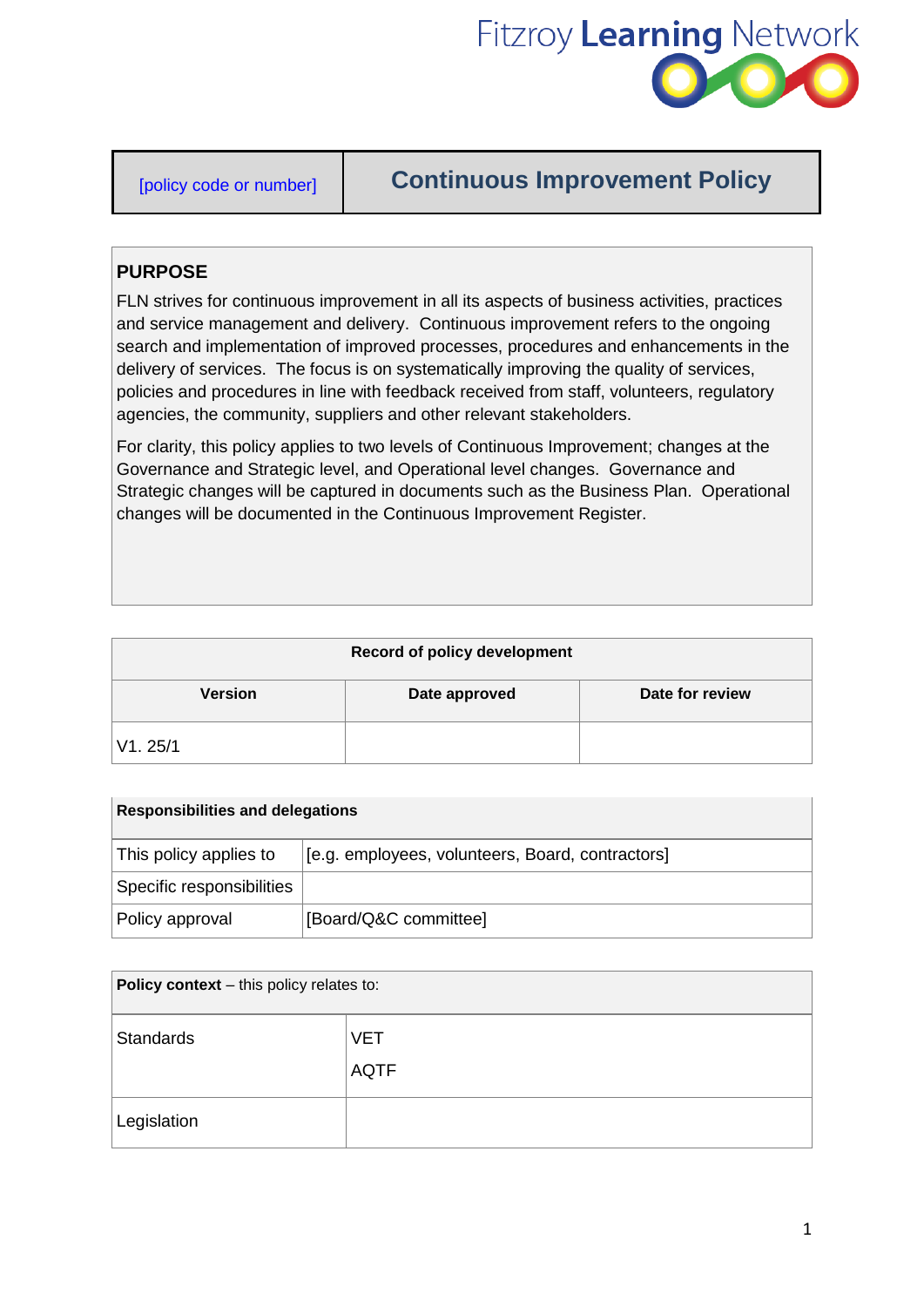

| <b>Related policies</b>      | Organisation Performance and Evaluation<br>Code of Ethics<br><b>Performance Management</b><br>Recruitment Policy<br>Managing Underperformance and Misconduct |
|------------------------------|--------------------------------------------------------------------------------------------------------------------------------------------------------------|
| Forms, record keeping, other | Performance Plan Templates                                                                                                                                   |
| documents                    | Registers                                                                                                                                                    |

## **Policy**

FLN is committed to a process of continuous improvement in all aspects of service management and delivery. The objectives of continuous improvement include:

- Continual improvement and review of business strategy, policies, services, procedures and processes.
- Continual improvement and review of the provision of services relative to regulatory standards.
- Maintaining ongoing consultation with staff, clients, volunteers, and other relevant stakeholders.
- Meeting necessary Government, VET, AQTF and other industry related standards.

### **Procedure**

FLN promotes the application of continuous improvement systems in all aspects of its operations. This procedure is designed to ensure that the needs, and feedback, of clients, staff, volunteers, government, regulatory bodies and other relevant stakeholders are collected, analysed and encompassed in regular reviews and improvement of delivery of our services. Evidence of this will be found in the ongoing development and review of the following types of documentation:

- The Business Plan
- The Risk Register
- The Marketing Plan
- The Finance Reports
- Policies and Procedures
- Community, client, student, volunteer staff and stakeholder feedback and/or surveys
- Incident/Accident Reports
- Complaints or Grievances
- Completing Board members, staff and volunteer exit interviews
- The performance management process
- Registers.

#### **Implementation of continuous improvement**

FLN employs several strategies and processes to implement, monitor and maintain a system of continuous improvement to improve performance of its operations and outcomes for service users. These may include, but are not limited to: